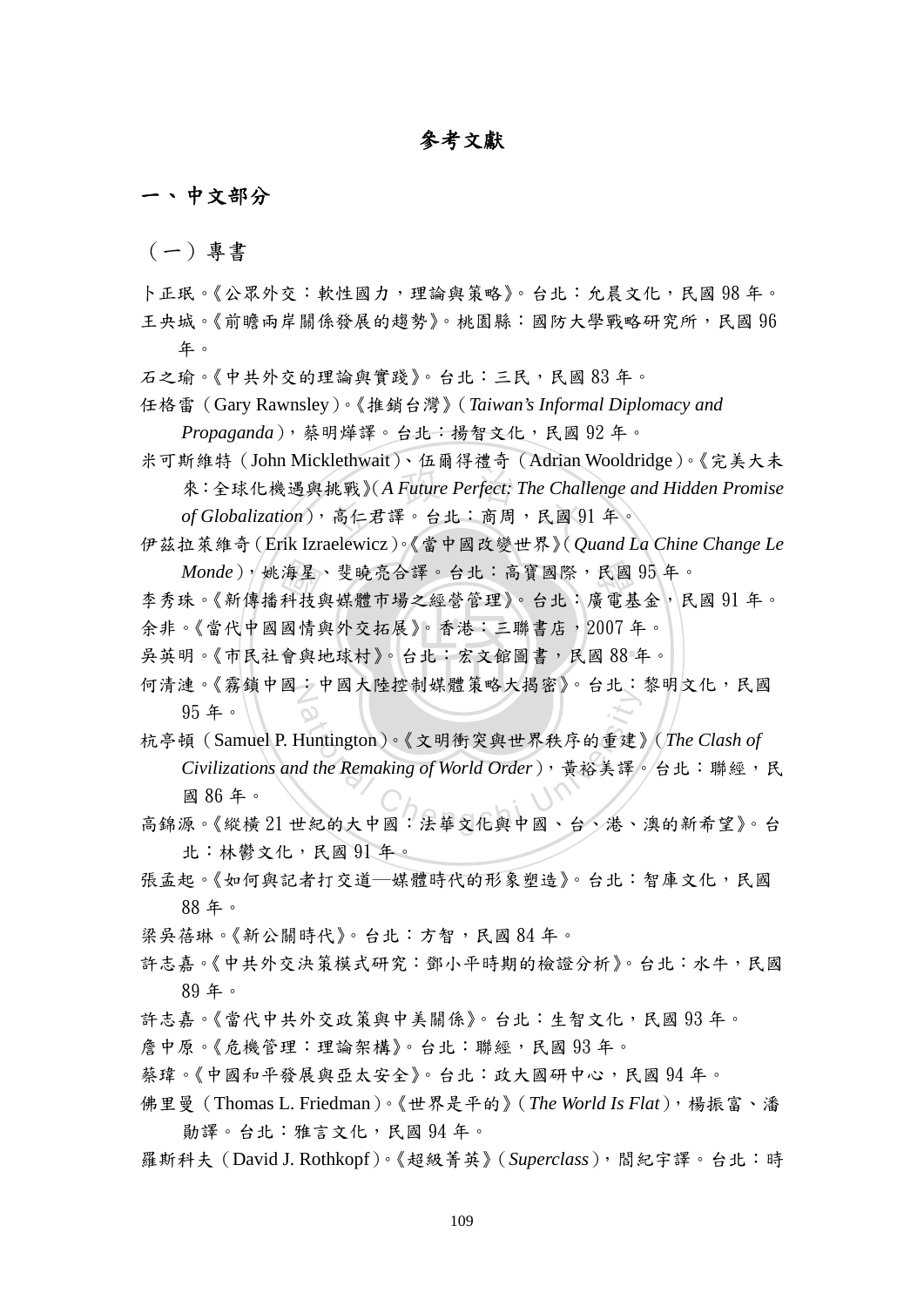報文化,民國 97 年。

Griswold, Wendy。《變動世界中的文化與社會》(*Cultures and Societies in a* 

*Changing World*),黃信洋、曹家榮譯。台北:學富文化,民國 97 年。

- Lull, James。《全球化下的傳播與文化》(*Media, Communication, Culture: A Global Approach*),陳芸芸譯。台北:韋伯文化,民國 93 年。
- Stevin, James。《網際網路與社會》(*Internet and Society*),王樂成、林祐聖、葉欣 怡譯。台北:弘智文化,民國 91 年。
- 國立政治大學國際關係研究中心編。《國際及中國大陸情勢發展 2007 年度評估報 告》。台北:國立政治大學國際關係研究中心,民國 97 年。

(二)書之一章

許志嘉、賴祥蔚。〈國際傳播與國際關係〉,收錄《國際關係總論》,張亞中主編, 頁 491-516。台北:揚智文化,民國 96 年。

(三)期刊論文

- 于朝暉。〈整合公共外交─國家形象構建的戰略溝通新視角〉。《國際觀察》,2008 年第 1 期,頁 21-28。
- 王庚年。〈中國國際廣播電臺:連接世界的重要紐帶〉。《[對外傳播》](http://cnki50.csis.com.tw.ezproxy.lib.nccu.edu.tw:8090/KNS50/Navi/Bridge.aspx?LinkType=BaseLink&DBCode=cjfd&TableName=cjfdbaseinfo&Field=BaseID&Value=DWDC&NaviLink=%e5%af%b9%e5%a4%96%e4%bc%a0%e6%92%ad)[,2008 年 11](http://cnki50.csis.com.tw.ezproxy.lib.nccu.edu.tw:8090/KNS50/Navi/Bridge.aspx?LinkType=IssueLink&DBCode=cjfd&TableName=cjfdyearinfo&Field=BaseID*year*issue&Value=DWDC*2008*11&NaviLink=%e5%af%b9%e5%a4%96%e4%bc%a0%e6%92%ad) [期,](http://cnki50.csis.com.tw.ezproxy.lib.nccu.edu.tw:8090/KNS50/Navi/Bridge.aspx?LinkType=IssueLink&DBCode=cjfd&TableName=cjfdyearinfo&Field=BaseID*year*issue&Value=DWDC*2008*11&NaviLink=%e5%af%b9%e5%a4%96%e4%bc%a0%e6%92%ad)頁 8-9。
- 石之瑜。〈北海道大學「中國外交史研究工作坊」會議簡錄─問題意識、方法論 與亞細亞風格〉。《中國大陸研究教學通訊》,第67期,2003年,頁4-5。
- 田建民。〈21世紀中國公眾外交初探〉。《前沿》, 2008年12期, 頁126-132。 朱向峰、王依然。〈讓世界聽什麼?─以歷屆奧運會主題歌為視角的國家形象傳 播研究〉。《[對外傳播》](http://cnki50.csis.com.tw.ezproxy.lib.nccu.edu.tw:8090/KNS50/Navi/Bridge.aspx?LinkType=BaseLink&DBCode=cjfd&TableName=cjfdbaseinfo&Field=BaseID&Value=DWDC&NaviLink=%e5%af%b9%e5%a4%96%e4%bc%a0%e6%92%ad),[2009 年 1 期,](http://cnki50.csis.com.tw.ezproxy.lib.nccu.edu.tw:8090/KNS50/Navi/Bridge.aspx?LinkType=IssueLink&DBCode=cjfd&TableName=cjfdyearinfo&Field=BaseID*year*issue&Value=DWDC*2009*01&NaviLink=%e5%af%b9%e5%a4%96%e4%bc%a0%e6%92%ad)頁 41-43。
- 向駿。〈美國總統布希在拉丁美洲之外交困境〉。《國際關係學報》,[22 期\(](http://www.ceps.com.tw.ezproxy.lib.nccu.edu.tw:8090/ec/ecjnlissuelist.aspx?jnlcattype=0&jnlptype=0&jnltype=0&Jnliid=2994&newIssueiid=53679%20)2006 年 7 月),頁 177-184。

李博。〈淺議突發事件中的公共外交〉。《[法制與社會》](http://cnki50.csis.com.tw.ezproxy.lib.nccu.edu.tw:8090/KNS50/Navi/Bridge.aspx?LinkType=BaseLink&DBCode=cjfd&TableName=cjfdbaseinfo&Field=BaseID&Value=FZSL&NaviLink=%e6%b3%95%e5%88%b6%e4%b8%8e%e7%a4%be%e4%bc%9a),2009年1期,頁 229。 李德芳。〈公共外交與中國軟實力建設〉。《理論學習》, 2008年2期, 頁58-59。 李德芳。〈災難外交:公共外交的危機反應模式〉。《國際論壇》,10 卷 5 期。2008 年 9 月,頁 19-23。

- 李德芳。〈體育外交:公共外交的「草根戰略」〉。《[國際論壇](http://cnki50.csis.com.tw.ezproxy.lib.nccu.edu.tw:8090/KNS50/Navi/Bridge.aspx?LinkType=BaseLink&DBCode=cjfd&TableName=cjfdbaseinfo&Field=BaseID&Value=GJLT&NaviLink=%e5%9b%bd%e9%99%85%e8%ae%ba%e5%9d%9b)》, 2008年6期, 頁  $11 - 15$
- 李德芳。〈體育外交的作用及其運用─以北京奧運會為例〉。《現代國際關係》,2008 年 10 期,頁 55-60。

李默。〈中國公共外交現狀及發展建議〉。《消費導刊》,2007年5期,頁 202-203。 李艷艷。〈「9·11」后的美國公共外交〉。[《社會觀察》](http://cnki50.csis.com.tw.ezproxy.lib.nccu.edu.tw:8090/KNS50/Navi/Bridge.aspx?LinkType=BaseLink&DBCode=cjfd&TableName=cjfdbaseinfo&Field=BaseID&Value=SHGC&NaviLink=%e7%a4%be%e4%bc%9a%e8%a7%82%e5%af%9f), 2006年6期, 頁40-41。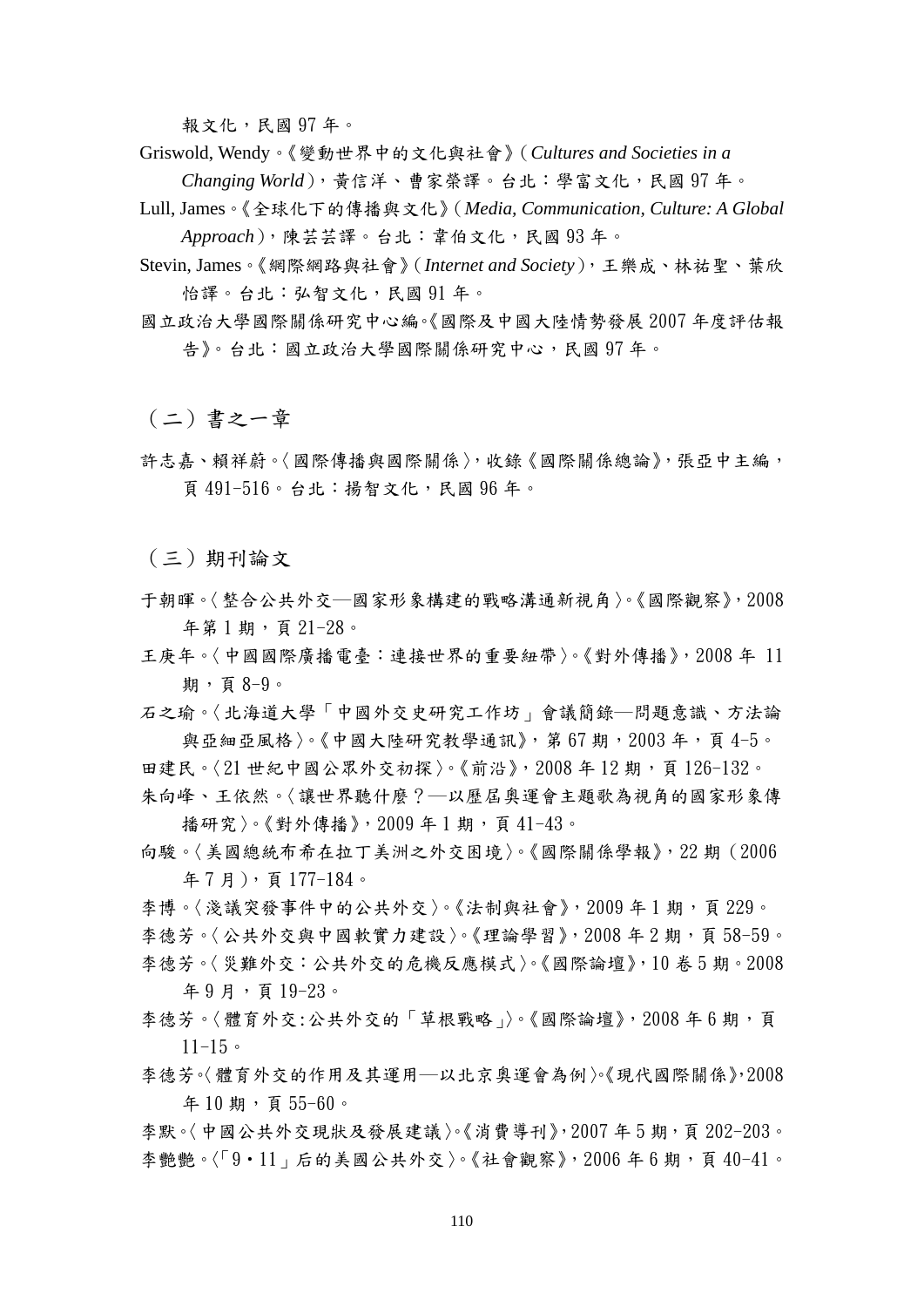- 何懿、杜瑩。〈「孔子學院」創辦和發展中存在的問題及對策〉。《中國成人教育》, 2008 年 23 期,頁 26-27。
- 周慶安。〈奧運會與中國公共外交〉。《新聞與寫作》,2008年9期,頁59。
- 周蕾。〈公眾外交:全球化時代的國家戰略工具─公眾外交研究綜述〉。《前沿》,  $2008$  年 10 期, 頁 198-200。
- 姜家雄、蔡育岱。〈國際關係與非政府組織研究〉。《國際關係學報》,24 期。2007 年 7 月,頁 115-144。
- 唐小松。〈中國公共外交的發展及其體系構建〉。《現代國際關係》,2006 年 2 期, 頁 42-46。
- 唐小松。〈論中國公共外交的兩條戰線〉。《現代國際關係》,2007 年 8 期,頁 42-46。
- 唐小松、王義桅。〈美國公共外交研究的興起及其對美國對外政策的反思〉。《世 界經濟與政治》,2003 年 4 期,頁 22-27。
- 唐小松、王義桅。〈從進攻到防禦─美國公共外交戰略的角色變遷〉。《美國研究》, 2003 年 4 期,頁 74-86。
- 唐小松、王義桅。〈公共外交對國際關係理論的衝擊:一種分析框架〉。《歐洲研 究》,2003 年 4 期,頁 62-72。
- 唐小松、王義桅。〈試析美國公共外交及其局限〉。《現代國際關係》,2003 年 5 期,頁 27-30。
- 唐小松、王義桅。〈國外對公共外交的探究〉。《國際問題研究》,2005年1期, 頁 60-63。
- 唐佳梅。〈從『對外宣傳』到『公共外交』:改革開放三十年我國對外報導的思路 演進〉。《廣東外語外貿大學學報》,19 卷 6 期。2008 年11 月,頁 30-33。
- 孫紅。〈試析國際關係中的逆向公眾輿論〉。《外交評論》,87 期。2006 年 2 月, 頁 63-69。
- 高飛。〈公共外交的界定、形成條件及其作用〉。《外交評論》,總第 82 期,2005 年 6 月,頁 105-112。
- 徐彥輝、及爍。〈08 奧運與中國大國形象塑造〉。《理論前沿》, 2008年11期, 頁 284。
- 徐嘉正。〈非政府組織提升中國軟實力〉。《合作經濟與科技》,2009年10期,頁 114-115。
- 莊國平。〈國家形象與公眾外交:中共新國家形象建構之分析〉。《復興崗學報》, 92 期(2008 年),頁 317-346。
- 曹偉。〈從汶川地震危機管理看中國政府形象宿造的新思路〉。《江南社會學院學 報》,11 卷 1 期(2009 年 3 月),頁 71-74。
- 陳剛華。〈從文化傳播角度看孔子學院的意義〉。《學術論壇》, 2008年7期,頁 162-167。
- 張文聯。〈是語言的更是文化的─從語言的雙重功能看孔子學院的定位〉。《海南 師範大學學報》, 2008年3期, 頁132-135。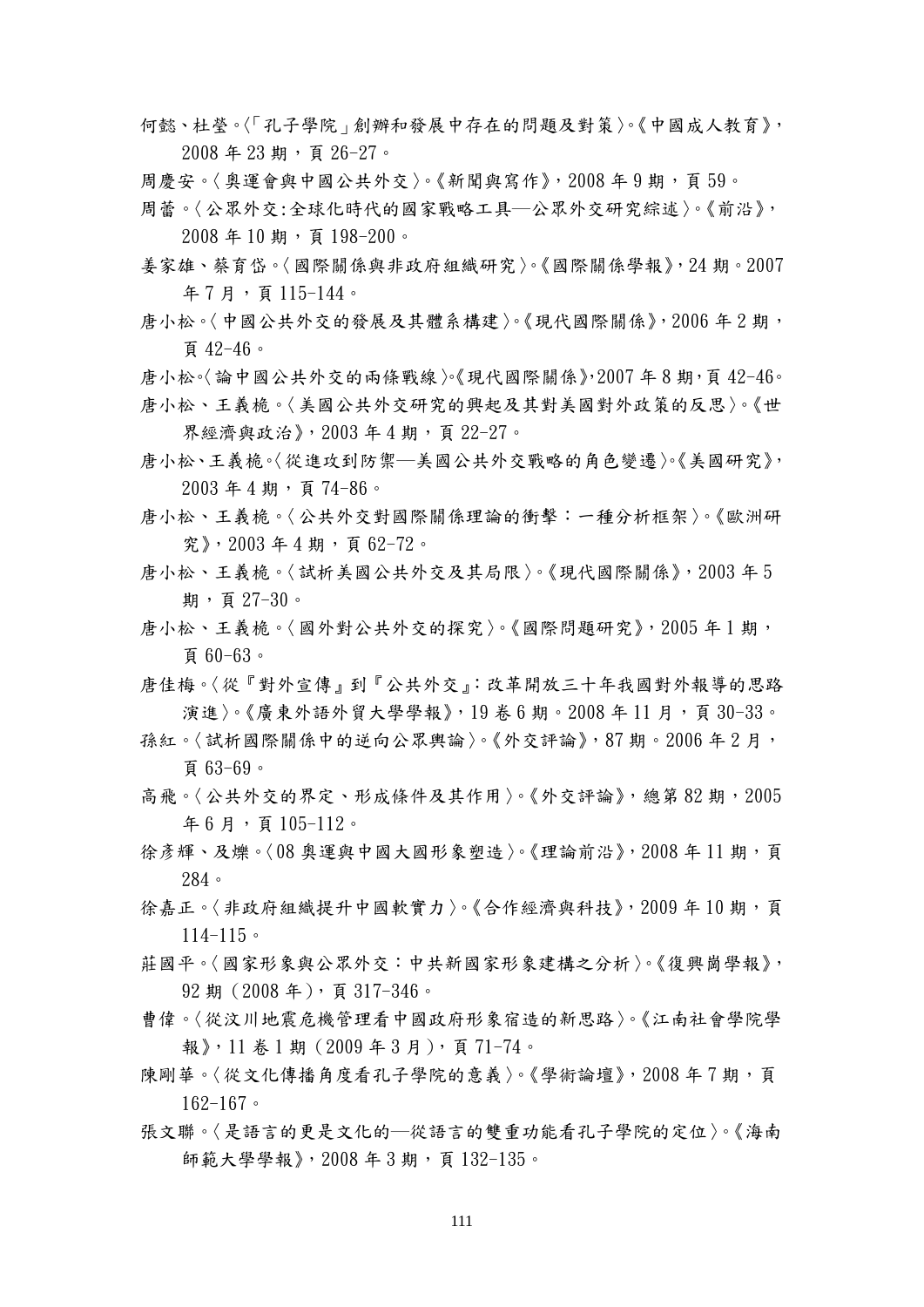- 張新晶。〈「聰明實力」能否引導美國走出困境〉。《現代兵器》,2008 年 7 期。2008 年 7 月,頁 10-13。
- [張毓強、](http://www.ceps.com.tw.ezproxy.lib.nccu.edu.tw:8090/ec/ecjnlSearchResult.aspx?st=a&sc=a&sk=%e5%bc%a0%e6%af%93%e5%bc%ba&so=t&sl=all&sat=all&sdo=all&pg_size=20&sys=&sms=&sye=&sme=&st1=&st2=&st3=&sf1=&sf2=&sf3=&sc1=&sc2=&smode=&dtype=1&sysid=1&sysl=CH)[張楠。](http://www.ceps.com.tw.ezproxy.lib.nccu.edu.tw:8090/ec/ecjnlSearchResult.aspx?st=a&sc=a&sk=%e5%bc%a0%e6%a5%a0&so=t&sl=all&sat=all&sdo=all&pg_size=20&sys=&sms=&sye=&sme=&st1=&st2=&st3=&sf1=&sf2=&sf3=&sc1=&sc2=&smode=&dtype=1&sysid=1&sysl=CH)〈「面向 2008 年的公共外交與國家形象論壇」述評〉。[《現代傳播-](http://www.ceps.com.tw.ezproxy.lib.nccu.edu.tw:8090/ec/ecJnlIntro.aspx?jnlcattype=0&jnlptype=0&jnltype=0&Jnliid=2994&newIssueiid=53679%20)中[國傳媒大學學報](http://www.ceps.com.tw.ezproxy.lib.nccu.edu.tw:8090/ec/ecJnlIntro.aspx?jnlcattype=0&jnlptype=0&jnltype=0&Jnliid=2994&newIssueiid=53679%20)》, 2007 卷 3 期。2007 年 6 月, 頁 133-135。
- 程阿娟。〈論公共外交與民間外交的關係〉。《廊坊師範學院學報》,24 卷 2 期。 2008 年 4 月,頁 69-70。
- 黃超。〈試論發展中國公共外交〉。《[成都紡織高等專科學校學報](http://www.ceps.com.tw.ezproxy.lib.nccu.edu.tw:8090/ec/ecJnlIntro.aspx?jnlcattype=0&jnlptype=0&jnltype=0&Jnliid=2481&newIssueiid=13243%20)》,[22 卷 4 期。](http://www.ceps.com.tw.ezproxy.lib.nccu.edu.tw:8090/ec/ecjnlissuelist.aspx?jnlcattype=0&jnlptype=0&jnltype=0&Jnliid=2481&newIssueiid=13243%20)  $2005$  年 10 月, 頁 30-32。
- 彭慧鸞。〈資訊時代國際關係理論與實務之研究〉。《問題與研究》,39 卷 5 期。 民國 89 年 5 月,頁 1-14。
- 趙可金。〈美國公共外交的興起〉。《復旦學報(社會科學版)》,3 期,2003 年, 頁 86-92。
- 趙綺娜。〈美國政府在台灣的教育與文化交流活動(一九五一至一九七○)〉。《歐 美研究》,31 卷 1 期(民國 90 年 3 月),頁 79-127。
- 鄭偉。〈試論青年外交的內涵、分類及其特徵〉。《[中國青年研究](http://cnki50.csis.com.tw.ezproxy.lib.nccu.edu.tw:8090/KNS50/Navi/Bridge.aspx?LinkType=BaseLink&DBCode=cjfd&TableName=cjfdbaseinfo&Field=BaseID&Value=ZGQL&NaviLink=%e4%b8%ad%e5%9b%bd%e9%9d%92%e5%b9%b4%e7%a0%94%e7%a9%b6)》,2009 年 2 期, 頁 55-68。
- 劉相平。〈馬英九「軟實力」思想評析〉。《台灣研究集刊》,2009年1期,頁1-8。 劉科研。〈2008 北京奧運會─國際舞台上的中國新形象〉。《中國經濟周刊》,2009 年 1 期,頁 8-15。
- 劉國昌。〈回首再說軟實力〉。《中國經濟周刊》,2008年36期,頁58。
- 盧連偉。〈從『孔子學院』看漢語和中國教育的國際化認同〉。《管子學刊》,2008 年 4 期,頁 77-79。
- 蘇淑民。〈公共外交與中國國家形象的塑造〉。《教學與研究》,2008年1期,可 73-77。
- 論)》[,](http://www.ceps.com.tw.ezproxy.lib.nccu.edu.tw:8090/ec/ecJnlIntro.aspx?jnlcattype=0&jnlptype=0&jnltype=0&Jnliid=1080&newIssueiid=30961%20) 2006 卷 3 期。2006 年 6 月 , 頁 64-69。 [鐘龍彪](http://www.ceps.com.tw.ezproxy.lib.nccu.edu.tw:8090/ec/ecjnlSearchResult.aspx?st=a&sc=a&sk=%e9%92%9f%e9%be%99%e5%bd%aa&so=t&sl=all&sat=all&sdo=all&pg_size=20&sys=&sms=&sye=&sme=&st1=&st2=&st3=&sf1=&sf2=&sf3=&sc1=&sc2=&smode=&dtype=1&sysid=1&sysl=CH)[、王俊](http://www.ceps.com.tw.ezproxy.lib.nccu.edu.tw:8090/ec/ecjnlSearchResult.aspx?st=a&sc=a&sk=%e7%8e%8b%e4%bf%8a&so=t&sl=all&sat=all&sdo=all&pg_size=20&sys=&sms=&sye=&sme=&st1=&st2=&st3=&sf1=&sf2=&sf3=&sc1=&sc2=&smode=&dtype=1&sysid=1&sysl=CH)。〈中國公共外交的演進:內容與形式〉。[《外交學院學報\(外交評](http://www.ceps.com.tw.ezproxy.lib.nccu.edu.tw:8090/ec/ecJnlIntro.aspx?jnlcattype=0&jnlptype=0&jnltype=0&Jnliid=1080&newIssueiid=30961%20)
- 遠景基金會國際問題研究小組。〈2000年國際情勢之回顧與展望〉。《遠景季刊》,  $2$  卷 1 期, 頁 163-197。
- (四)碩博士學位論文
- 柯金儀。〈政治與傳播─高雄市政府新聞處傳播功能之研究〉。國立中山大學政治 學研究所,碩士論文,民國 93年。
- 曾秉芳。〈「國家」行銷─公眾外交的新思維〉。國立政治大學外交研究所,碩士 論文,民國 94 年。
- 傳筱琳。〈軟性權力之概念與應用:以台灣的外交實踐為例〉。國立政治大學外交 研究所,碩士論文,民國 94年。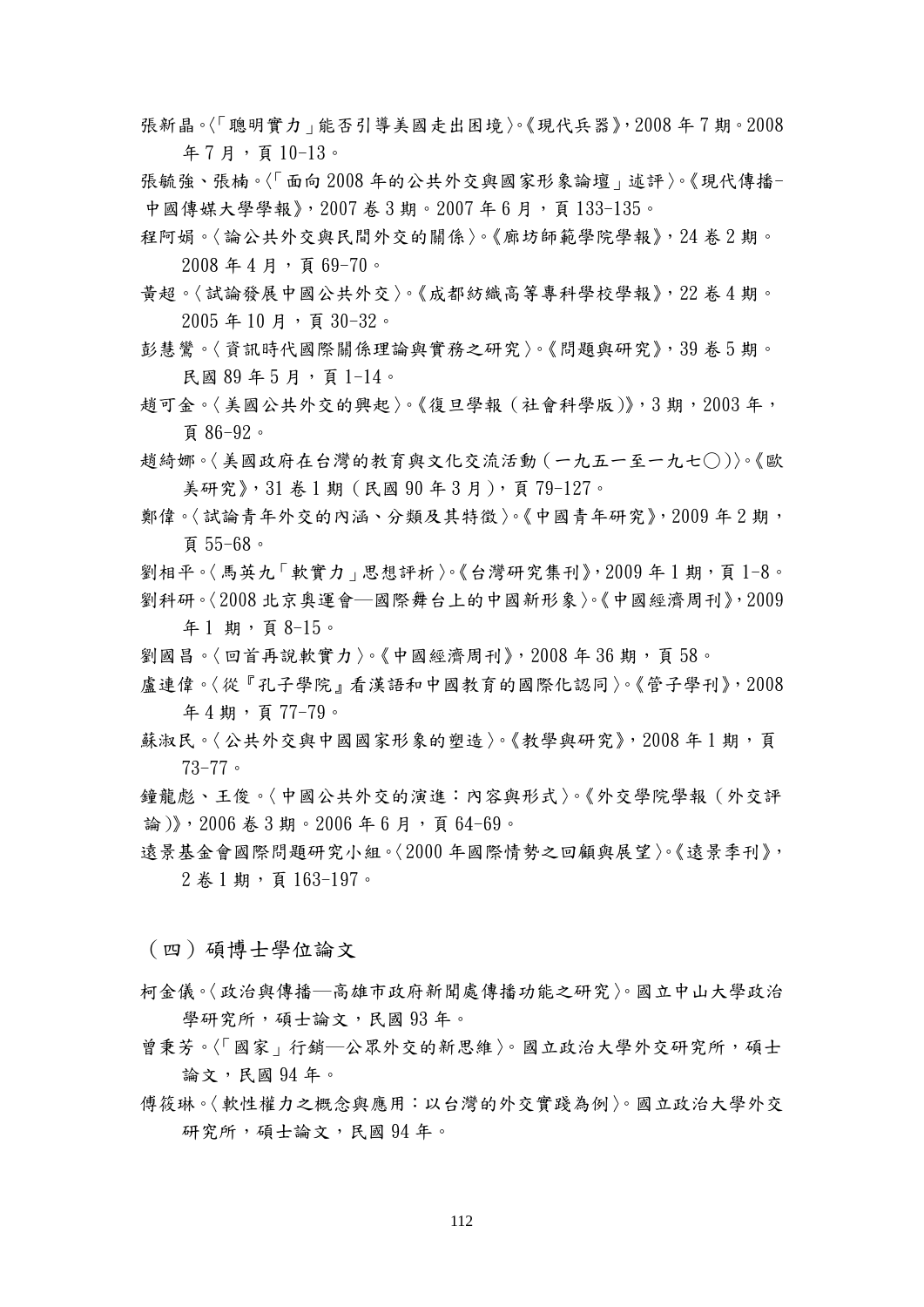(五)研討會論文

- 侯尊堯。〈公共外交與中共國家形象─從北京申辦 2008 奧運談起〉, 航空安全暨 危機管理學術研討會。空軍軍官學校主辦,2006 年 10 月 20 日。
- 孫國祥。〈「文化外交」之內涵與實踐〉。非傳統安全威脅論壇。中央警察大學恐 怖主義研究中心主辦,民國 96年7月27日。
- 羅致政。〈國際援助與公共外交〉。「援外的世界潮流」國際研討會。財團法人國 際合作發展基金會主辦,2004 年 10 月 16 日。

(六)官方出版品

卜正珉。〈公眾外交之概念探討與應用─各國經驗對台灣的啟示〉。行政院新聞 局,年度研究發展,民國 94年。

- 呂美莉。〈參加美國南加大公眾外交暑期研習班心得報告〉。行政院新聞局,出國 訓練,民國 97 年。
- 黃世昌。〈負笈哈佛大學甘迺迪學院一年心得〉。外交部,出國報告,民國 97 年。 立法院編。《立法院公報》,第 96 卷第 30 期。台北:立法院,民國 96 年。
- 行政院大陸委員會編。《大陸與兩岸情勢簡報》。台北:行政院大陸委員會,民國 97 年 8 月。
- 行政院大陸委員會編。《大陸與兩岸情勢簡報》。台北:行政院大陸委員會,民國 97 年 11 月。
- 行政院大陸委員會編。《大陸與兩岸情勢簡報》。台北:行政院大陸委員會,民國 98 年 3 月。
- 國家安全會議編。《2006 國家安全報告》。台北:國家安全會議,民國 95 年。

(七)報章雜誌

奈伊(Joseph S.Nye)。〈軟硬兼施的新實力〉(Smart Power),潘東傑譯。《哈佛商 業評論》, 27 期, 2008年11 月號, 頁58-63。

郭豐華。〈好一個「熱」字〉。《看雜誌雙周刊》,6期,民國 97 年 2 月,頁 8-11。 何清漣。〈北京奧運,求榮反辱〉。《看雜誌雙周刊》,6期,民國 97年2月,頁 58-59。

卲宗海。〈當中國展現了軟實力〉。《中國時報》,民國 97年8月26日,版12。 李沃奇(William C. Vocke, Jr.)。〈台灣公共外交新策略〉(A New Public Diplomacy for Taiwan),宋允文譯。《台灣智庫通訊》, 24 期,民國 97 年 5 月 30 日,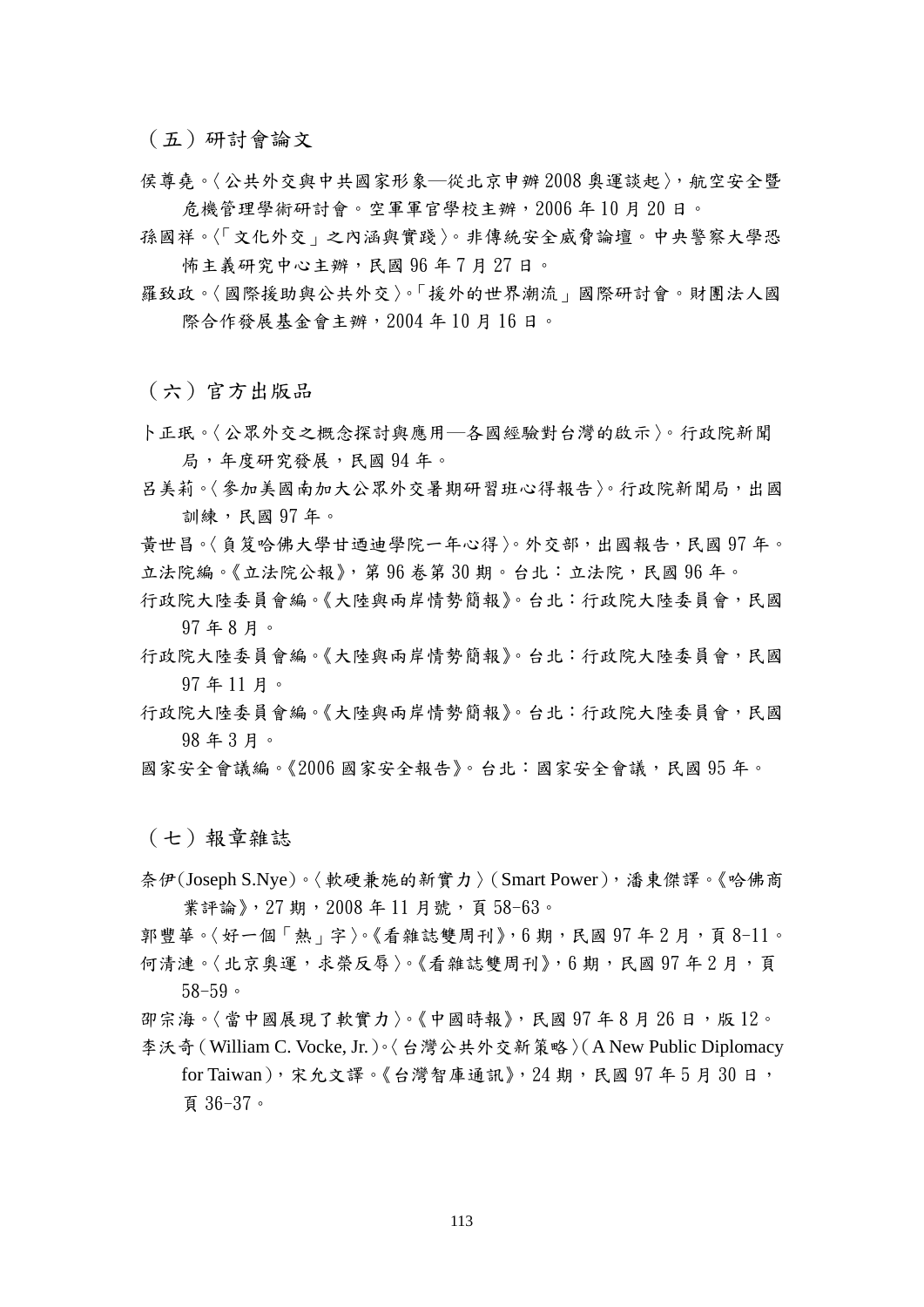## 二、英文部分

- Bardos, Arthur A., "Public Diplomacy": An Old Art, A New Profession," *Virginia Quarterly Review*, Summer 2001, <http://www.vqronline.org/articles/2001/summer/bardos-public-diplomacy/> (accessed June 1, 2009).
- Cohen, Michael A. & Maria Figueroa Kupcu, "Privatizing Foreign Policy", *World Policy Journal*, VolumeXXII, No. 3, Fall 2005, <http://worldpolicy.org/journal/articles/wpj05-3/cohen.html> (accessed June 1, 2009).
- CSIS Commission on Smart Power, "A Smart, More Secure America," November 2007, [http://www.csis.org/media/csis/pubs/071106\\_csissmartpowerreport.pdf](http://www.csis.org/media/csis/pubs/071106_csissmartpowerreport.pdf) (accessed June 1, 2009).
- Edward R. Murrow Center for the Study and Advancement of Public Diplomacy, "What is Public Diplomacy?", The Fletcher School of Tufts University, <http://fletcher.tufts.edu/murrow/pd/definitions.html> (accessed June 1, 2009).
- Gannett News Service, "America's Mixed Image Abroad," a report posted July 14, 2002,<http://www.gannettonline.com/gns/mideast/diplomacy.htm>(accessed June 1, 2009).
- Government Information Office, Taiwan(ROC). *Taiwan Yearbook 2007*. Taipei: Government Information Office, 2007.
- Office of the Under Secretary of Defense for Acquisition, Technology, and Logistics. Defense Science Board, Report of the Defense Science Board Task Force on Strategic Communication, September 2004.
- Ross, Christopher, "Pillars of Public Diplomacy--Grappling with International Public Opinion," *Harvard Review*, Summer 2003, [http://usinfo.state.gov/xarchives/display.html?p=washfile-english&y=2003&m=](http://usinfo.state.gov/xarchives/display.html?p=washfile-english&y=2003&m=August&x=20030821141150snommis0.6690332&t=xarchives/xarchitem.html) [August&x=20030821141150snommis0.6690332&t=xarchives/xarchitem.html](http://usinfo.state.gov/xarchives/display.html?p=washfile-english&y=2003&m=August&x=20030821141150snommis0.6690332&t=xarchives/xarchitem.html) (accessed December 17, 2008).
- Schaefer, Katherine T., "Developing an Effective Way Forward--U.S. Public Diplomacy in the Middle East," Master of Arts in Law and Diplomacy Thesis, December 2006,<http://fletcher.tufts.edu/research/2007/Schaefer.pdf> (accessed June 1, 2009).
- United States Government Accountability Office, "U.S. Public Diplomacy: Interagency Coordination Efforts Hampered by the Lack of a National Communication Strategy," April 2005,

<http://www.gao.gov/new.items/d05323.pdf>(accessed June 1, 2009).